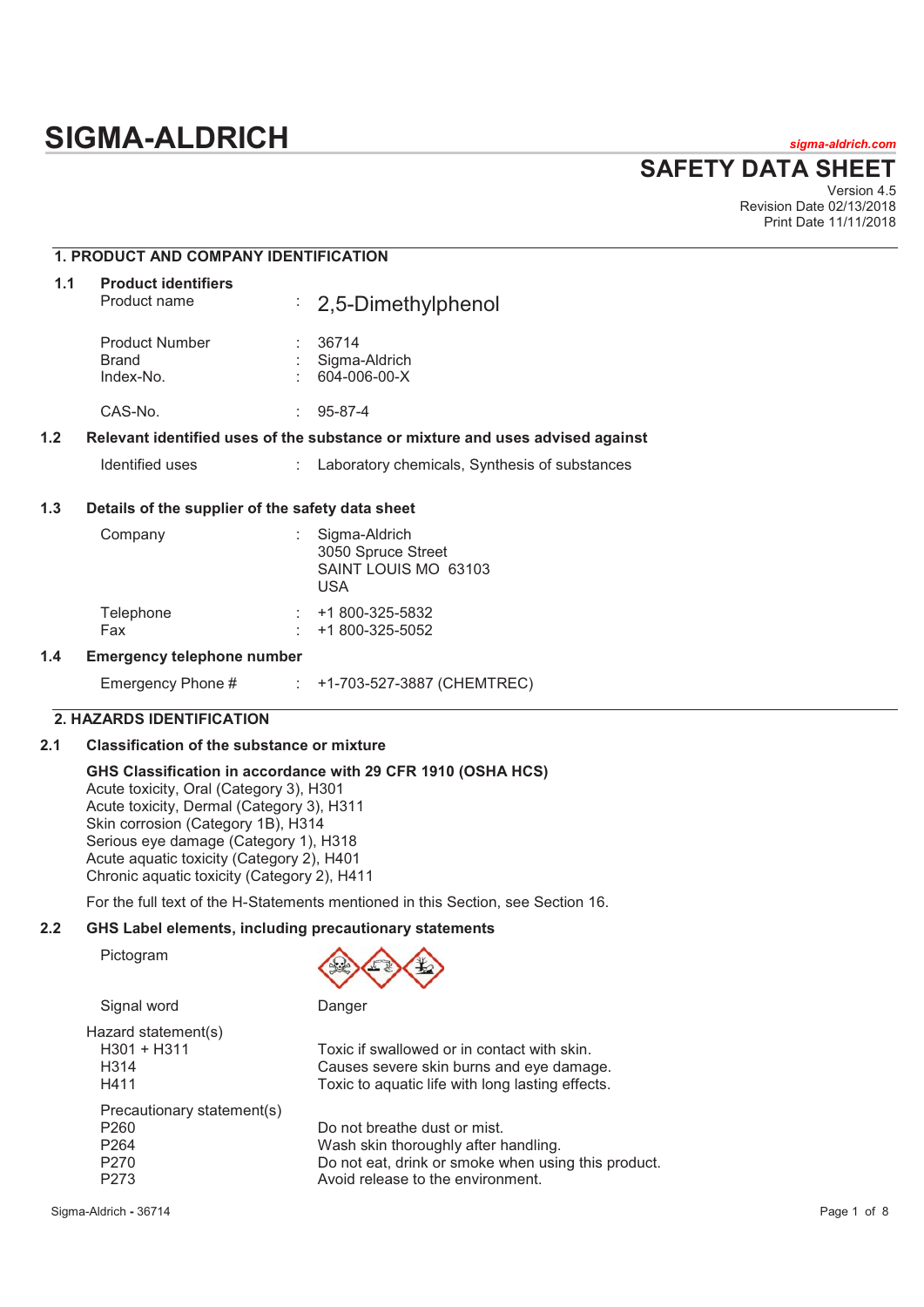| P <sub>280</sub>            | Wear protective gloves/ protective clothing/ eye protection/ face<br>protection.                                                                                                |
|-----------------------------|---------------------------------------------------------------------------------------------------------------------------------------------------------------------------------|
| $P301 + P310 + P330$        | IF SWALLOWED: Immediately call a POISON CENTER/doctor. Rinse<br>mouth.                                                                                                          |
| $P301 + P330 + P331$        | IF SWALLOWED: Rinse mouth. Do NOT induce vomiting.                                                                                                                              |
| $P303 + P361 + P353$        | IF ON SKIN (or hair): Take off immediately all contaminated clothing.<br>Rinse skin with water/shower.                                                                          |
| $P304 + P340 + P310$        | IF INHALED: Remove person to fresh air and keep comfortable for<br>breathing. Immediately call a POISON CENTER/doctor.                                                          |
| $P305 + P351 + P338 + P310$ | IF IN EYES: Rinse cautiously with water for several minutes. Remove<br>contact lenses, if present and easy to do. Continue rinsing. Immediately<br>call a POISON CENTER/doctor. |
| P362                        | Take off contaminated clothing and wash before reuse.                                                                                                                           |
| P391                        | Collect spillage.                                                                                                                                                               |
| P405                        | Store locked up.                                                                                                                                                                |
| P <sub>501</sub>            | Dispose of contents/ container to an approved waste disposal plant.                                                                                                             |

# **2.3 Hazards not otherwise classified (HNOC) or not covered by GHS** - none

# **3. COMPOSITION/INFORMATION ON INGREDIENTS**

# **3.1 Substances**

|                  | p-Xylenol      |
|------------------|----------------|
| Formula          | : $C_8H_{10}O$ |
| Molecular weight | 122.16 g/mol   |
| CAS-No.          | $95 - 87 - 4$  |
| EC-No.           | 202-461-5      |
| Index-No.        | 604-006-00-X   |
|                  |                |

Synonyms : 2-Hydroxy-p-xylene

# **Hazardous components**

| Component   | Classification                                                                                                | Concentration |
|-------------|---------------------------------------------------------------------------------------------------------------|---------------|
| 2,5-Xylenol |                                                                                                               |               |
|             | Acute Tox. 3; Skin Corr. 1B;<br>Eye Dam. 1; Aquatic Acute 2;<br>Aquatic Chronic 2; H301 +<br>H311, H314, H411 |               |

For the full text of the H-Statements mentioned in this Section, see Section 16.

# **4. FIRST AID MEASURES**

# **4.1 Description of first aid measures**

#### **General advice**

Consult a physician. Show this safety data sheet to the doctor in attendance.Move out of dangerous area.

# **If inhaled**

If breathed in, move person into fresh air. If not breathing, give artificial respiration. Consult a physician.

# **In case of skin contact**

Take off contaminated clothing and shoes immediately. Wash off with soap and plenty of water. Take victim immediately to hospital. Consult a physician.

# **In case of eye contact**

Rinse thoroughly with plenty of water for at least 15 minutes and consult a physician.Continue rinsing eyes during transport to hospital.

# **If swallowed**

Do NOT induce vomiting. Never give anything by mouth to an unconscious person. Rinse mouth with water. Consult a physician.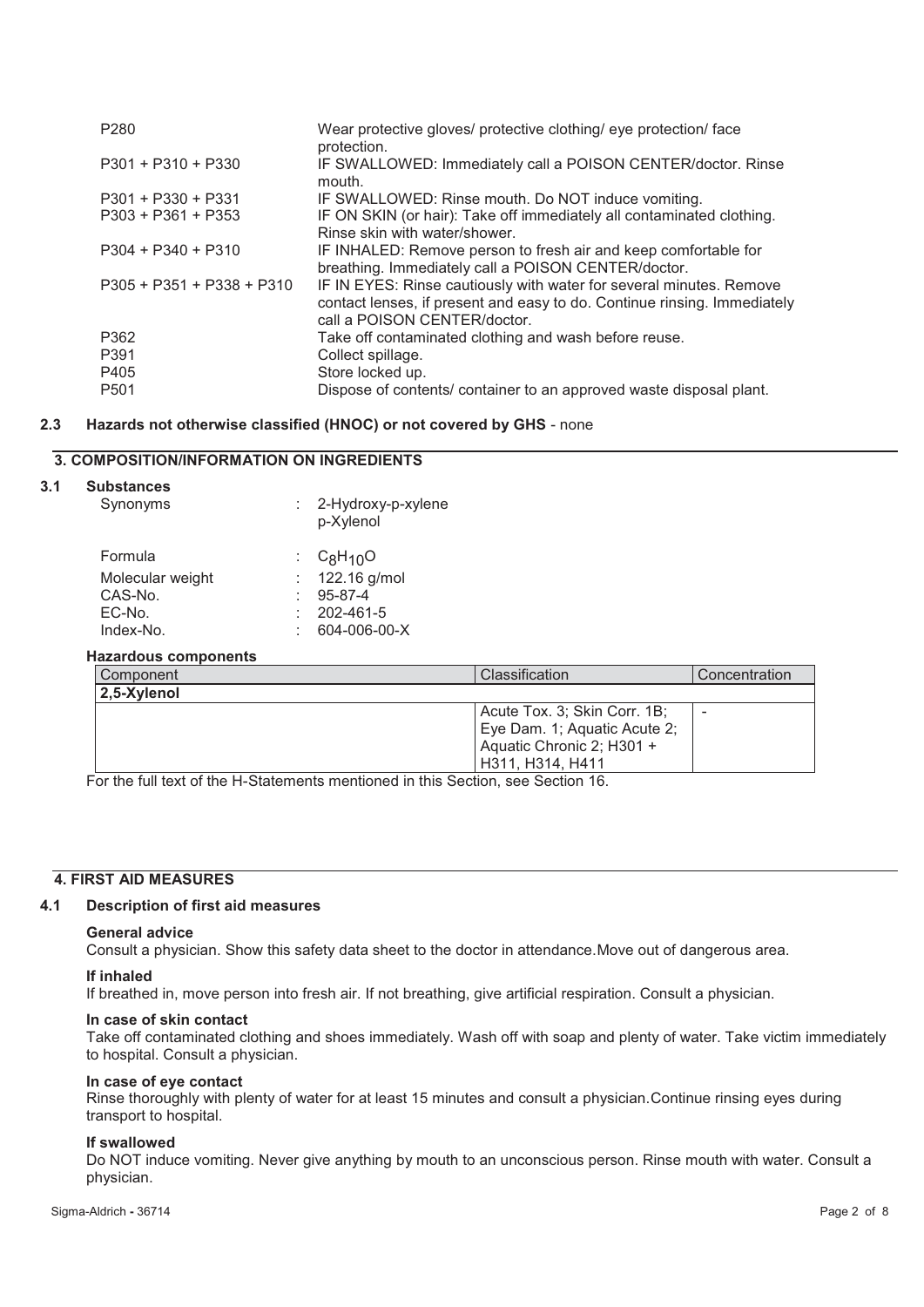# **4.2 Most important symptoms and effects, both acute and delayed**

The most important known symptoms and effects are described in the labelling (see section 2.2) and/or in section 11

**4.3 Indication of any immediate medical attention and special treatment needed**  No data available

# **5. FIREFIGHTING MEASURES**

# **5.1 Extinguishing media**

#### **Suitable extinguishing media**

Use water spray, alcohol-resistant foam, dry chemical or carbon dioxide.

**5.2 Special hazards arising from the substance or mixture**  No data available

#### **5.3 Advice for firefighters**  Wear self-contained breathing apparatus for firefighting if necessary.

**5.4 Further information** 

No data available

# **6. ACCIDENTAL RELEASE MEASURES**

# **6.1 Personal precautions, protective equipment and emergency procedures**

Wear respiratory protection. Avoid dust formation. Avoid breathing vapours, mist or gas. Ensure adequate ventilation. Evacuate personnel to safe areas. Avoid breathing dust. For personal protection see section 8.

# **6.2 Environmental precautions**

Prevent further leakage or spillage if safe to do so. Do not let product enter drains. Discharge into the environment must be avoided.

**6.3 Methods and materials for containment and cleaning up**  Pick up and arrange disposal without creating dust. Sweep up and shovel. Keep in suitable, closed containers for disposal.

# **6.4 Reference to other sections**

For disposal see section 13.

# **7. HANDLING AND STORAGE**

# **7.1 Precautions for safe handling**

Avoid contact with skin and eyes. Avoid formation of dust and aerosols. Provide appropriate exhaust ventilation at places where dust is formed. For precautions see section 2.2.

#### **7.2 Conditions for safe storage, including any incompatibilities**

Keep container tightly closed in a dry and well-ventilated place. hygroscopic

Storage class (TRGS 510): 6.1B: Non-combustible, acute toxic Cat. 1 and 2 / very toxic hazardous materials

#### **7.3 Specific end use(s)**

Apart from the uses mentioned in section 1.2 no other specific uses are stipulated

# **8. EXPOSURE CONTROLS/PERSONAL PROTECTION**

# **8.1 Control parameters**

#### **Components with workplace control parameters**

Contains no substances with occupational exposure limit values.

# **8.2 Exposure controls**

#### **Appropriate engineering controls**

Avoid contact with skin, eyes and clothing. Wash hands before breaks and immediately after handling the product.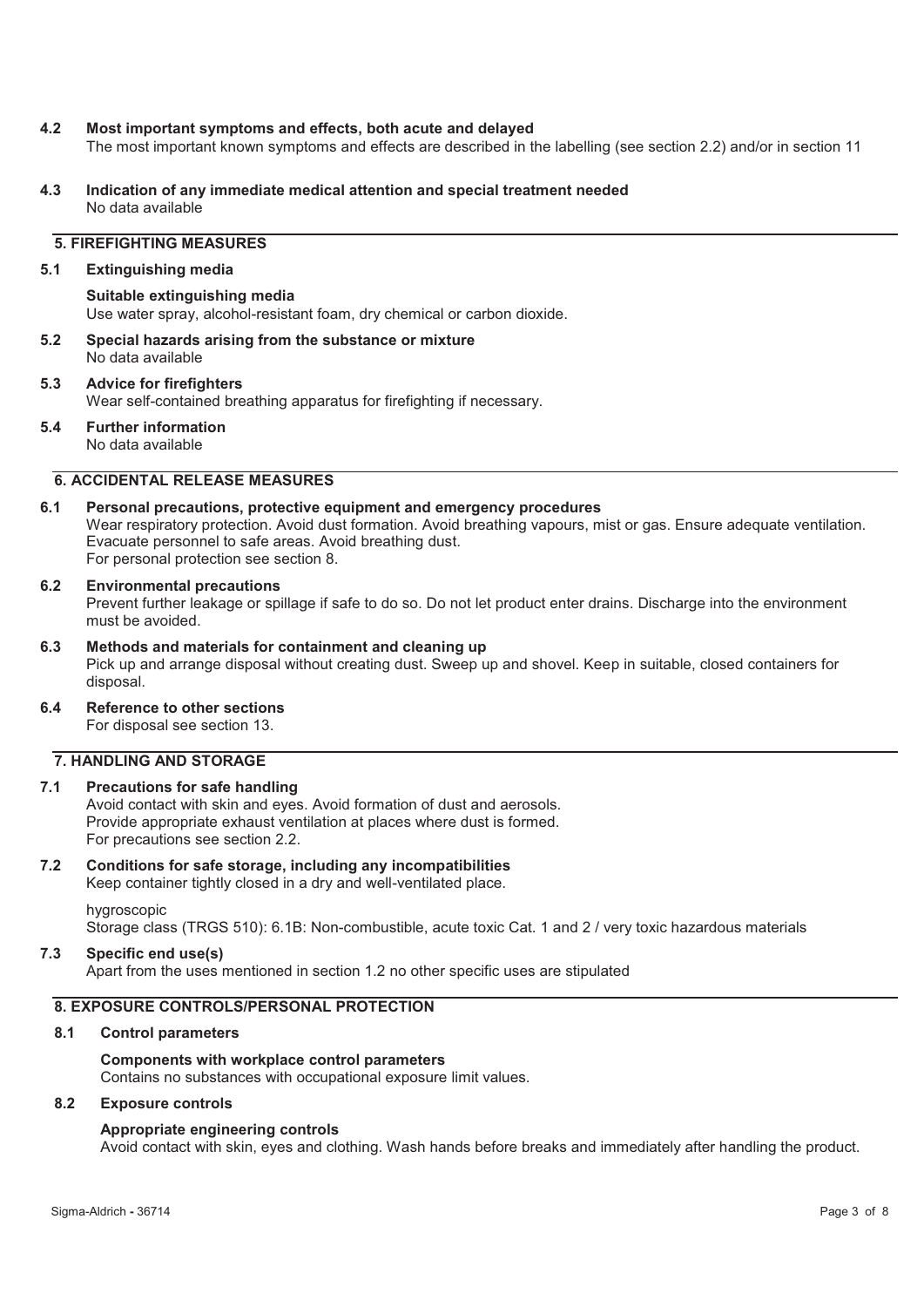# **Personal protective equipment**

#### **Eye/face protection**

Face shield and safety glasses Use equipment for eye protection tested and approved under appropriate government standards such as NIOSH (US) or EN 166(EU).

#### **Skin protection**

Handle with gloves. Gloves must be inspected prior to use. Use proper glove removal technique (without touching glove's outer surface) to avoid skin contact with this product. Dispose of contaminated gloves after use in accordance with applicable laws and good laboratory practices. Wash and dry hands.

Full contact Material: Nitrile rubber Minimum layer thickness: 0.11 mm Break through time: 480 min Material tested:Dermatril® (KCL 740 / Aldrich Z677272, Size M)

Splash contact Material: Nitrile rubber Minimum layer thickness: 0.11 mm Break through time: 480 min Material tested:Dermatril® (KCL 740 / Aldrich Z677272, Size M)

data source: KCL GmbH, D-36124 Eichenzell, phone +49 (0)6659 87300, e-mail sales@kcl.de, test method: EN374

If used in solution, or mixed with other substances, and under conditions which differ from EN 374, contact the supplier of the CE approved gloves. This recommendation is advisory only and must be evaluated by an industrial hygienist and safety officer familiar with the specific situation of anticipated use by our customers. It should not be construed as offering an approval for any specific use scenario.

# **Body Protection**

Complete suit protecting against chemicals, The type of protective equipment must be selected according to the concentration and amount of the dangerous substance at the specific workplace.

#### **Respiratory protection**

Where risk assessment shows air-purifying respirators are appropriate use a full-face particle respirator type N100 (US) or type P3 (EN 143) respirator cartridges as a backup to engineering controls. If the respirator is the sole means of protection, use a full-face supplied air respirator. Use respirators and components tested and approved under appropriate government standards such as NIOSH (US) or CEN (EU).

#### **Control of environmental exposure**

Prevent further leakage or spillage if safe to do so. Do not let product enter drains. Discharge into the environment must be avoided.

# **9. PHYSICAL AND CHEMICAL PROPERTIES**

#### **9.1 Information on basic physical and chemical properties**

| a)           | Appearance                                 | Form: crystalline<br>Colour: light brown       |
|--------------|--------------------------------------------|------------------------------------------------|
| b)           | Odour                                      | No data available                              |
| C)           | <b>Odour Threshold</b>                     | No data available                              |
| d)           | рH                                         | No data available                              |
| e)           | Melting point/freezing<br>point            | Melting point/range: 75 - 77 °C (167 - 171 °F) |
| f)           | Initial boiling point and<br>boiling range | 212 °C (414 °F) - lit.                         |
| $\mathbf{g}$ | Flash point                                | No data available                              |
| h)           | Evaporation rate                           | No data available                              |
| i)           | Flammability (solid, gas)                  | No data available                              |
| j)           | Upper/lower<br>flammability or             | No data available                              |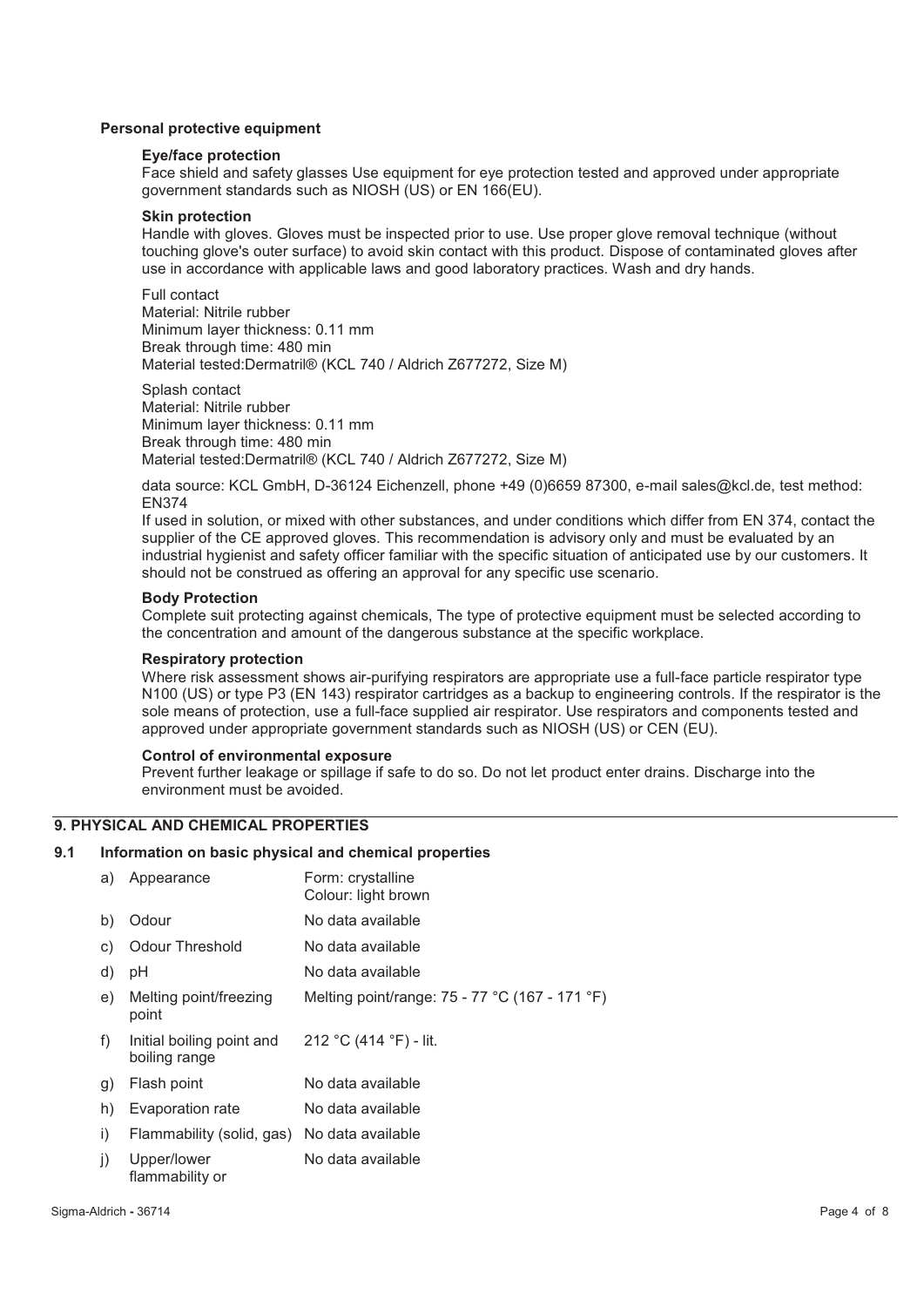explosive limits

- k) Vapour pressure No data available
- l) Vapour density No data available
- m) Relative density 0.971 g/cm3 at 25 °C (77 °F)
- n) Water solubility No data available o) Partition coefficient: noctanol/water No data available p) Auto-ignition temperature No data available q) Decomposition No data available
- temperature r) Viscosity No data available
- s) Explosive properties No data available
- t) Oxidizing properties No data available

#### **9.2 Other safety information**  No data available

# **10. STABILITY AND REACTIVITY**

#### **10.1 Reactivity**

No data available

**10.2 Chemical stability**  Stable under recommended storage conditions.

- **10.3 Possibility of hazardous reactions**  No data available
- **10.4 Conditions to avoid**  No data available
- **10.5 Incompatible materials**  Bases, Acid chlorides, Acid anhydrides, Oxidizing agents, Brass, Copper

# **10.6 Hazardous decomposition products**

Hazardous decomposition products formed under fire conditions. - Carbon oxides Other decomposition products - No data available In the event of fire: see section 5

# **11. TOXICOLOGICAL INFORMATION**

#### **11.1 Information on toxicological effects**

# **Acute toxicity**

LD50 Oral - Rat - 444 mg/kg

Inhalation: No data available

No data available

#### **Skin corrosion/irritation**  No data available

**Serious eye damage/eye irritation**  No data available

#### **Respiratory or skin sensitisation**  No data available

**Germ cell mutagenicity**  No data available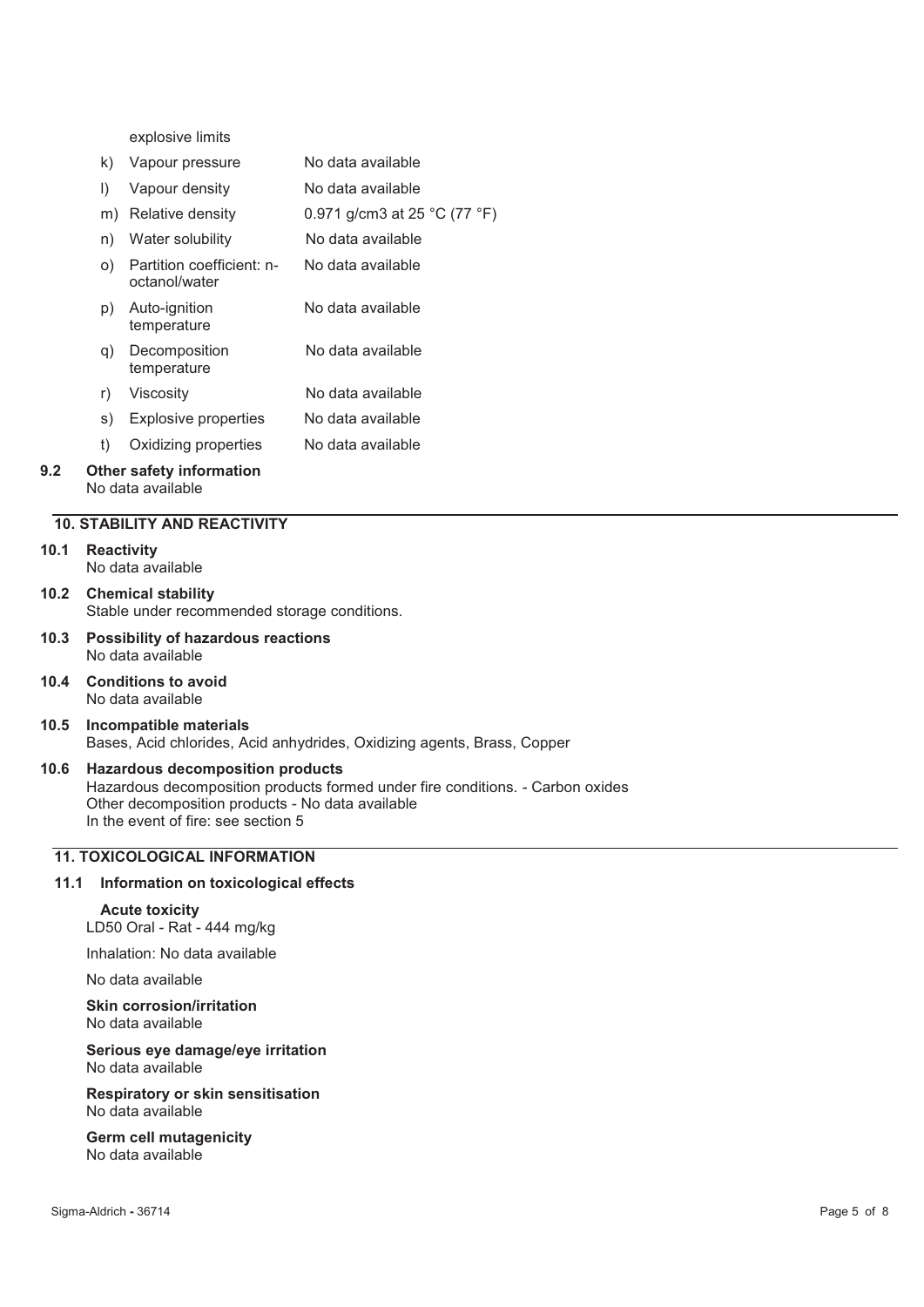# **Carcinogenicity**

Carcinogenicity - Mouse - Skin

Tumorigenic:Equivocal tumorigenic agent by RTECS criteria. Skin and Appendages: Other: Tumors.

| IARC:  | No component of this product present at levels greater than or equal to 0.1% is identified as<br>probable, possible or confirmed human carcinogen by IARC. |
|--------|------------------------------------------------------------------------------------------------------------------------------------------------------------|
|        | No component of this product present at levels greater than or equal to 0.1% is identified as<br>probable, possible or confirmed human carcinogen by IARC. |
| ACGIH: | No component of this product present at levels greater than or equal to 0.1% is identified as a<br>carcinogen or potential carcinogen by ACGIH.            |
| NTP:   | No component of this product present at levels greater than or equal to 0.1% is identified as a<br>known or anticipated carcinogen by NTP.                 |
|        | No component of this product present at levels greater than or equal to 0.1% is identified as a<br>known or anticipated carcinogen by NTP.                 |
| OSHA:  | No component of this product present at levels greater than or equal to 0.1% is on OSHA's<br>list of regulated carcinogens.                                |
|        | No component of this product present at levels greater than or equal to 0.1% is on OSHA's<br>list of regulated carcinogens.                                |

#### **Reproductive toxicity**

No data available

#### No data available

**Specific target organ toxicity - single exposure**  No data available

**Specific target organ toxicity - repeated exposure**  No data available

**Aspiration hazard**  No data available

#### **Additional Information**  RTECS: ZE5775000

Material is extremely destructive to tissue of the mucous membranes and upper respiratory tract, eyes, and skin., Cough, Shortness of breath, Headache, Nausea

To the best of our knowledge, the chemical, physical, and toxicological properties have not been thoroughly investigated.

# **12. ECOLOGICAL INFORMATION**

# **12.1 Toxicity**

Toxicity to fish LC50 - Danio rerio (zebra fish) - 10 - 35 mg/l - 24.0 h Toxicity to daphnia and other aquatic invertebrates EC50 - Daphnia magna (Water flea) - 3.5 - 10 mg/l - 24 h

- **12.2 Persistence and degradability**  No data available
- **12.3 Bioaccumulative potential**  No data available
- **12.4 Mobility in soil**  No data available

# **12.5 Results of PBT and vPvB assessment**

PBT/vPvB assessment not available as chemical safety assessment not required/not conducted

# **12.6 Other adverse effects**

An environmental hazard cannot be excluded in the event of unprofessional handling or disposal. Toxic to aquatic life.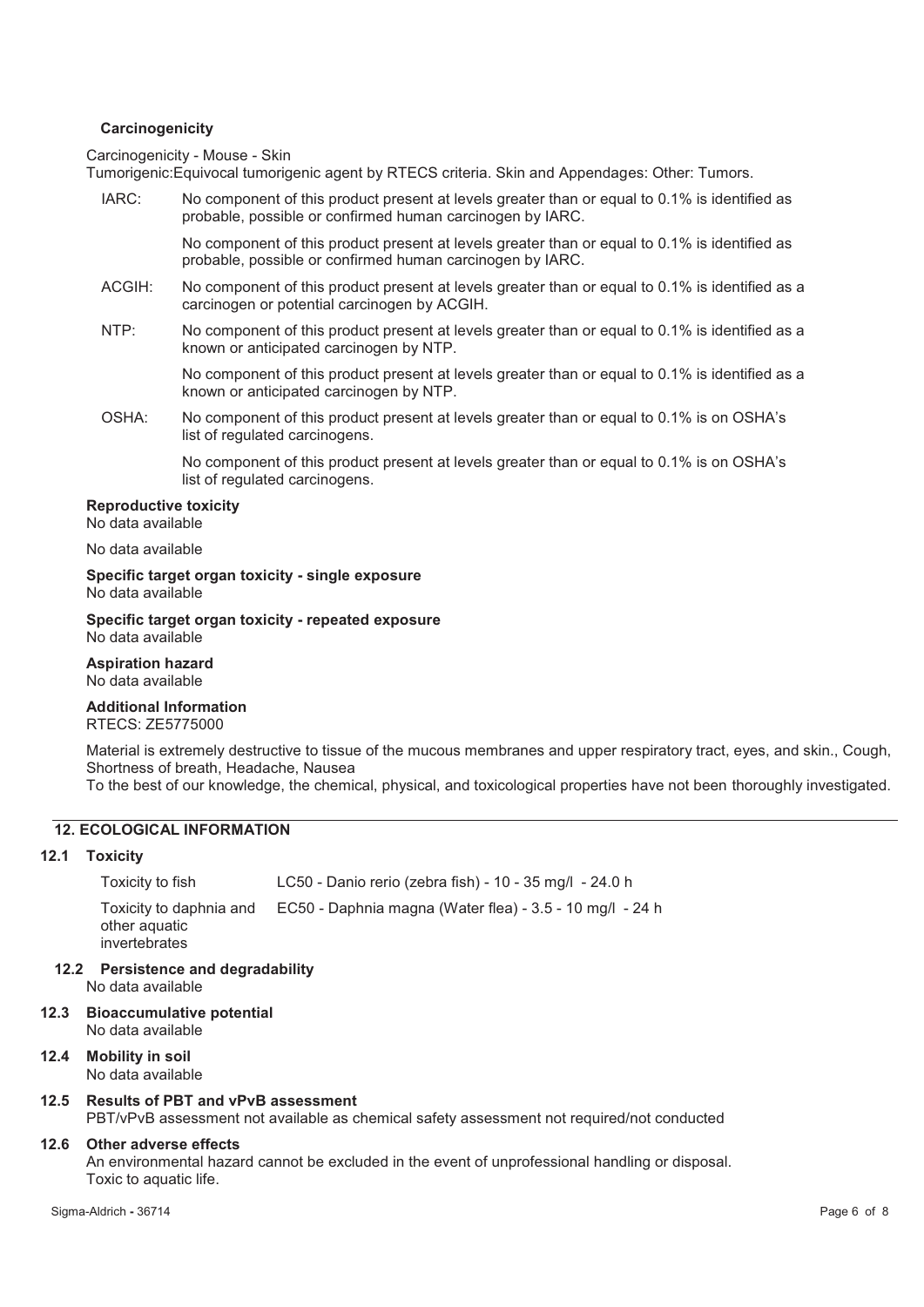# **13. DISPOSAL CONSIDERATIONS**

#### **13.1 Waste treatment methods**

#### **Product**

Offer surplus and non-recyclable solutions to a licensed disposal company. Contact a licensed professional waste disposal service to dispose of this material. Dissolve or mix the material with a combustible solvent and burn in a chemical incinerator equipped with an afterburner and scrubber.

#### **Contaminated packaging**

Dispose of as unused product.

# **14. TRANSPORT INFORMATION**

#### **DOT (US)**

UN number: 2261 Class: 6.1 Packing group: II Proper shipping name: Xylenols, solid Poison Inhalation Hazard: No **IMDG** UN number: 2261 Class: 6.1 Packing group: II EMS-No: F-A, S-A Proper shipping name: XYLENOLS, SOLID **IATA** UN number: 2261 Class: 6.1 Packing group: II Proper shipping name: Xylenols, solid **15. REGULATORY INFORMATION** 

# **SARA 302 Components**

No chemicals in this material are subject to the reporting requirements of SARA Title III, Section 302.

### **SARA 313 Components**

This material does not contain any chemical components with known CAS numbers that exceed the threshold (De Minimis) reporting levels established by SARA Title III, Section 313.

# **SARA 311/312 Hazards**

Acute Health Hazard

# **Massachusetts Right To Know Components**

No components are subject to the Massachusetts Right to Know Act.

No components are subject to the Massachusetts Right to Know Act.

#### **Pennsylvania Right To Know Components**

| 2,5-Xylenol                                | CAS-No.<br>95-87-4 | <b>Revision Date</b> |
|--------------------------------------------|--------------------|----------------------|
| 2,5-Xylenol                                | CAS-No.<br>95-87-4 | <b>Revision Date</b> |
| 2,5-Xylenol                                | CAS-No.<br>95-87-4 | <b>Revision Date</b> |
| <b>New Jersey Right To Know Components</b> |                    |                      |
| 2,5-Xylenol                                | CAS-No.<br>95-87-4 | <b>Revision Date</b> |
| 2,5-Xylenol                                | CAS-No.<br>95-87-4 | <b>Revision Date</b> |
|                                            |                    |                      |